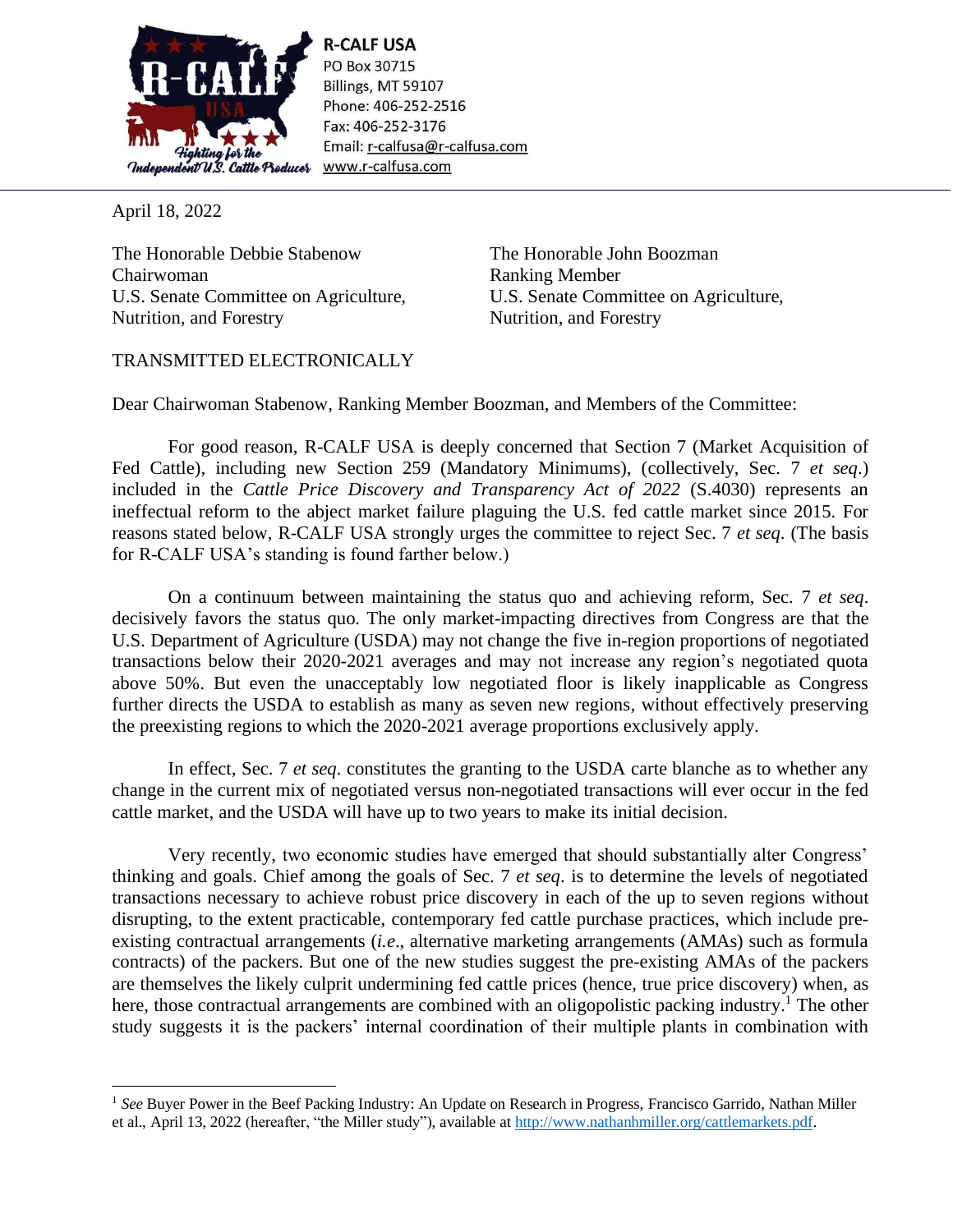Chairwoman Stabenow, Ranking Member Boozman, and Members of the Committee April 18, 2021 Page 2

other factors, including AMAs, that explain persistently wide spreads between beef prices and fed cattle prices at the aggregate level. $2$ 

Given these findings, a prudent course of action would be for Congress to reject Sec. 7 *et seq*. and, instead, hold a hearing to learn first-hand the ramifications of AMAs and packer concentration on the cattle market even when negotiated transactions are deemed sufficient for price discovery purposes under earlier economic theories. Further, Congress should explore the ramifications of multi-plant coordination to determine whether the adverse effects of such coordination are exacerbated when a packing firm coordinates its procurement and slaughter activities among its multiple plants in multiple regions, each with differing negotiated transaction requirements.

But there are more reasons to reject Sec. 7 *et seq*. First, it codifies both a 50% maximum requirement for negotiated transactions and the unfounded and controversial notion that the fed cattle market's ills can be rectified using arbitrary regions that are not themselves economically independent geographic areas. <sup>3</sup> Consequently, the enactment of Sec. 7 *et seq.* will stifle implementation of President Biden's July 9, 2021 executive order. That order urges the USDA to write rules to identify recurrent practices that violate the Packers and Stockyards Act of 1921 (PSA).

However, pursuant to that order, a packer's practice of purchasing out-of-region cattle to suppress in-region prices intrinsically tied to the base price of the packers' own AMA contracts could be deemed an unfair practice under the PSA that would call for a national solution. But such a solution and/or its enforcement could prove untenable should Congress sanction a regional approach with differing procurement requirements while the packing firms themselves operate nationally.

Additionally, if emerging studies determine that packer buyer power is accentuated when captive supplies, such as AMAs, account for more than 50% of packer procurement, Sec. 7 *et seq*. would preempt USDA's ability to require non-captive procurements to exceed 50%. This is no small concern given the finding in the Miller study that a one percent increase in the fraction of cattle purchased under AMAs is associated with a 5.9% reduction in the cash market price.<sup>4</sup>

Sec. 7 *et seq.*, therefore, does not compliment the USDA's preexisting authorities to promulgate rules under the PSA to protect cattle producers from unfair, deceptive, unjustly discriminatory, or preferential practices. Instead, it encumbers the agency by limiting its regulatory options to that of recognizing cattle procurement regions heretofore established exclusively for price reporting purposes, and by limiting its ability to restore whatever appropriate mix between negotiated transactions and formula transactions is needed to ensure packers do not maintain an unfair pricing advantage over cattle sellers.

<sup>2</sup> *See* Multi-plant Coordination in the US Beef Packing Industry, Christopher Pudenz and Lee L. Schulz, Center for Agricultural and Rural Development, Iowa State University (hereafter, "ISU Study"), available at [https://www.card.iastate.edu/products/publications/synopsis/?p=1343#:~:text=Abstract%20U.S.%20beef%20packers%2](https://www.card.iastate.edu/products/publications/synopsis/?p=1343#:~:text=Abstract%20U.S.%20beef%20packers%20openly%20began%20employing%20multi-plant,downstream%20beef%20prices%20and%20upstream%20fed%20cattle%20prices) [0openly%20began%20employing%20multi-](https://www.card.iastate.edu/products/publications/synopsis/?p=1343#:~:text=Abstract%20U.S.%20beef%20packers%20openly%20began%20employing%20multi-plant,downstream%20beef%20prices%20and%20upstream%20fed%20cattle%20prices)

[plant,downstream%20beef%20prices%20and%20upstream%20fed%20cattle%20prices.](https://www.card.iastate.edu/products/publications/synopsis/?p=1343#:~:text=Abstract%20U.S.%20beef%20packers%20openly%20began%20employing%20multi-plant,downstream%20beef%20prices%20and%20upstream%20fed%20cattle%20prices)

<sup>3</sup> *See* Miller study, at 8.

<sup>4</sup> *See Id*., at 13.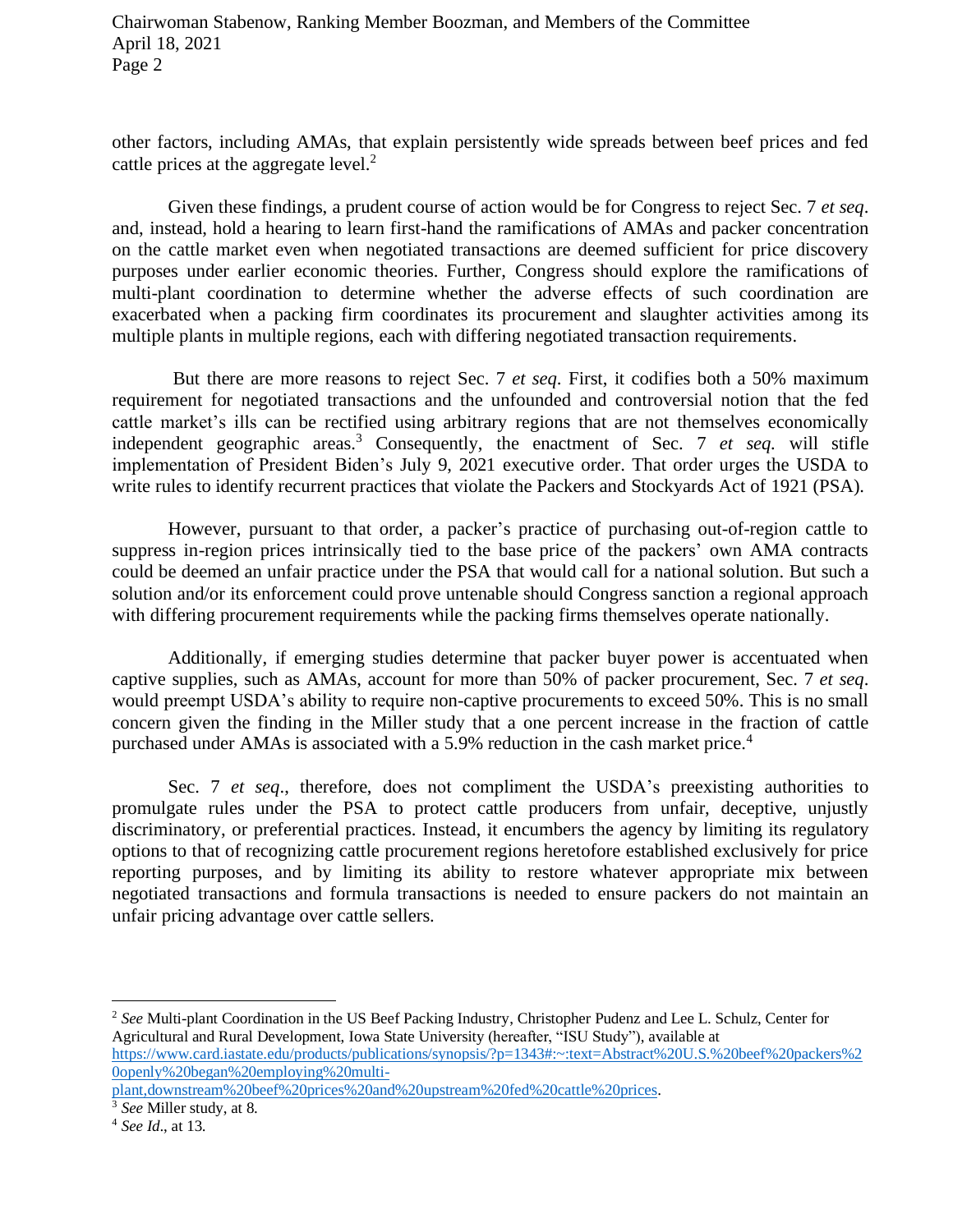Second, while Sec. 7 *et seq*. suggests that the USDA examine academic literature to, *inter alia*, eliminate the potential for price manipulation, the agency's Office of the Chief Economist completed just such a review as recently as last year and found, "Indeed, a large body of empirical work by agricultural economists has investigated the question over the past decades and has tended to find that meatpacking plants do not exercise market power to harm livestock suppliers or consumers."<sup>5</sup> The agency's ultimate conclusion that "[t]he resulting reduction in demand for livestock and supply of beef and pork [a function of reduced packing capacity] caused lower livestock prices and higher meat prices in the spring and summer of 2020," despite the manifest lower livestock prices and higher beef prices since 2015, is ominously void of long-recognized findings in other academic literature that a negative correlation exists between AMA purchases and cash market prices, $6$  and that AMAs can distort pricing incentives."<sup>7</sup> As exemplified here, the USDA's ongoing defense of the packers' procurement practices, despite evidence to the contrary as to their effects, favors minimal, if any, movement beyond the status quo under Sec. 7 *et seq*.

Particularly noteworthy is the finding in the Miller study that the effect of AMAs interact with oligopsony power, and modeling shows that the current mix of negotiated transactions versus AMAs may result in a 100% increase in packer markdowns that would otherwise be expected to arise without the AMAs.<sup>8</sup> This finding has significant implications regarding the packers' current exercise of buyer power in the fed cattle market that has heretofore been ignored.

Congress should take note that from 2015-2019, the regions consisting of TX/OK/NM and Kansas – the regions with the lowest proportion of negotiated cash sales (7.4% and 12.5%, respectively<sup>9</sup>), sold fed cattle for the lowest average prices within the 5-area procurement region.<sup>10</sup> Conversely, the highest average cattle prices within the 5-area region were sold in the IA/MN/MO, and Nebraska regions,<sup>11</sup> which also had the highest proportion of cash sales  $(47.5\%$  and  $31.1\%$ , respectively).<sup>12</sup> Indeed, the average difference in prices between the two low and two high regions was \$100 per head during this five-year period. This argues against any extension of the status quo.

Third, because Sec. 7 *et seq*. allows packers between 7-30 days with which to comply with the mandatory minimum purchase requirements, it is possible that packers could shun the negotiated market for 1 or more weeks, thus depriving cash sellers timely market access.

[https://usda.library.cornell.edu/concern/publications/qr46r082r?locale=en.](https://usda.library.cornell.edu/concern/publications/qr46r082r?locale=en)

<sup>5</sup> The Impact of Coronavirus COVID-19 on U.S. Meat and Livestock Markets, USDA Office of the Chief Economist, J Joseph Balagtas and Joseph Cooper, March 2021, at 10, available at

[https://www.usda.gov/sites/default/files/documents/covid-impact-livestock-markets.pdf.](https://www.usda.gov/sites/default/files/documents/covid-impact-livestock-markets.pdf)

<sup>6</sup> *See* Miller study, at 13.

<sup>7</sup> *See Id*., at 12.

<sup>8</sup> *See Id*., at 18-19 (A markdown (downstream price minus price paid for cattle minus marginal cost of packing), is a potentially new measure for evaluating buyer power or oligopsony power in the packing industry).

<sup>&</sup>lt;sup>9</sup> See National Weekly Cattle And Beef Summary, USDA Livestock, Poultry & Grain Market News, Jan. 17, 2022, (data based for calendar year 2021), available at [https://usda.library.cornell.edu/concern/publications/qr46r082r?locale=en.](https://usda.library.cornell.edu/concern/publications/qr46r082r?locale=en) <sup>10</sup> *See* Miller study, at 8.

<sup>11</sup> *See Ibid*.

<sup>&</sup>lt;sup>12</sup> See National Weekly Cattle And Beef Summary, USDA Livestock, Poultry & Grain Market News, Jan. 17, 2022, (data based for calendar year 2021), available at